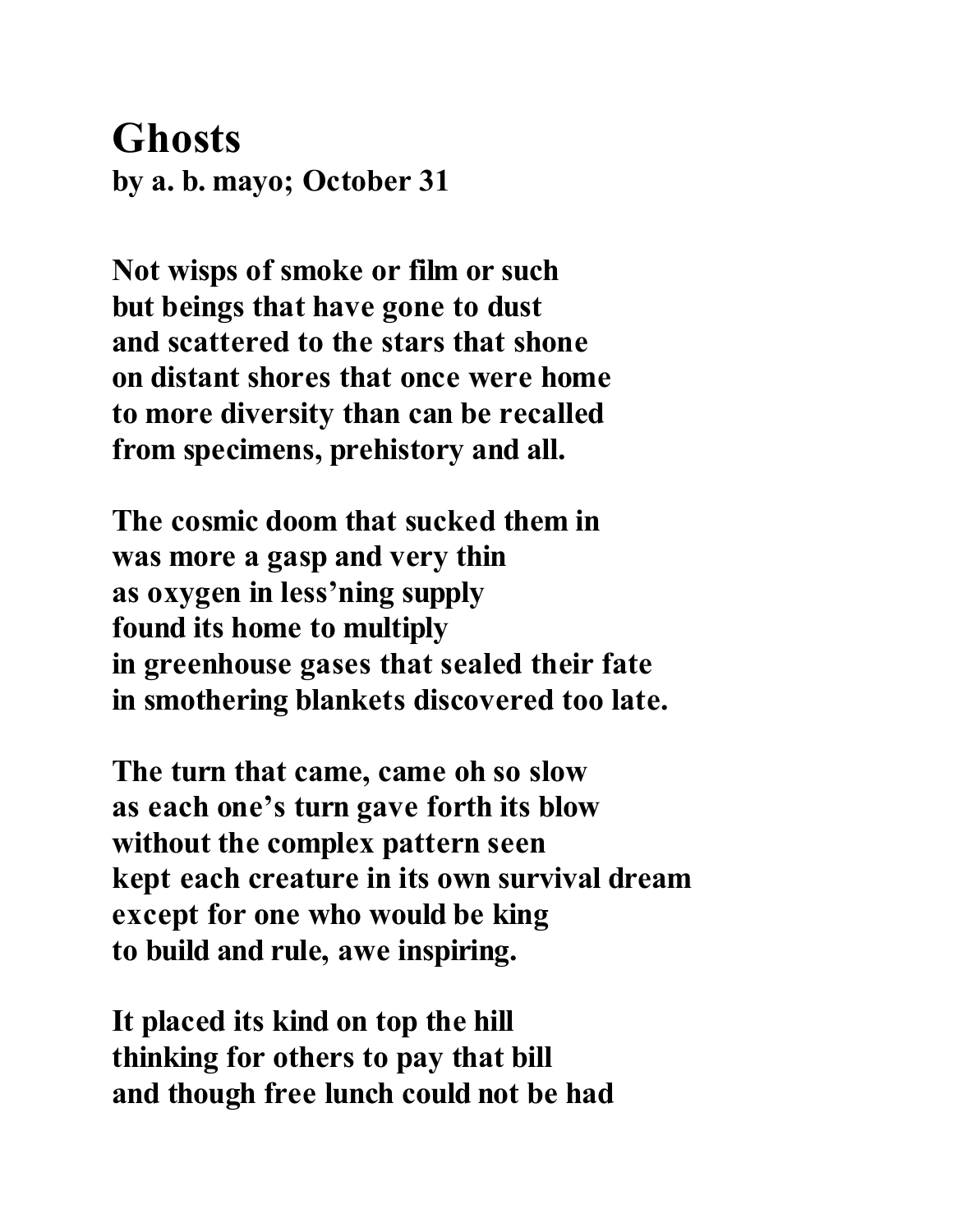**still hard work was not so bad for making claim to one's right to survive, reproduce, and fly one's kite.**

**Such dreams are not just for one but for all creatures under the sun or moon or waves or soil rock that can but call and answer not so their lives remained unheard because their ways were not preferred.**

**Recent calls have been quite loud and yet they still draw small crowd from** *Silent Spring* **and Love Canal to treasure seekers on the prowl for feathers, horns, and leathery skin many ways have brought bad end.**

**But livelihoods, so much at stake, brought people fear for their own sake narrowly considering events of the day allowed West Virginia to be washed away its mountains uprooted and sent to the sky as coal dust and ash with nary a bye**

**To the oil spilt on Alaskan shores now down south the Gulf shows much more**